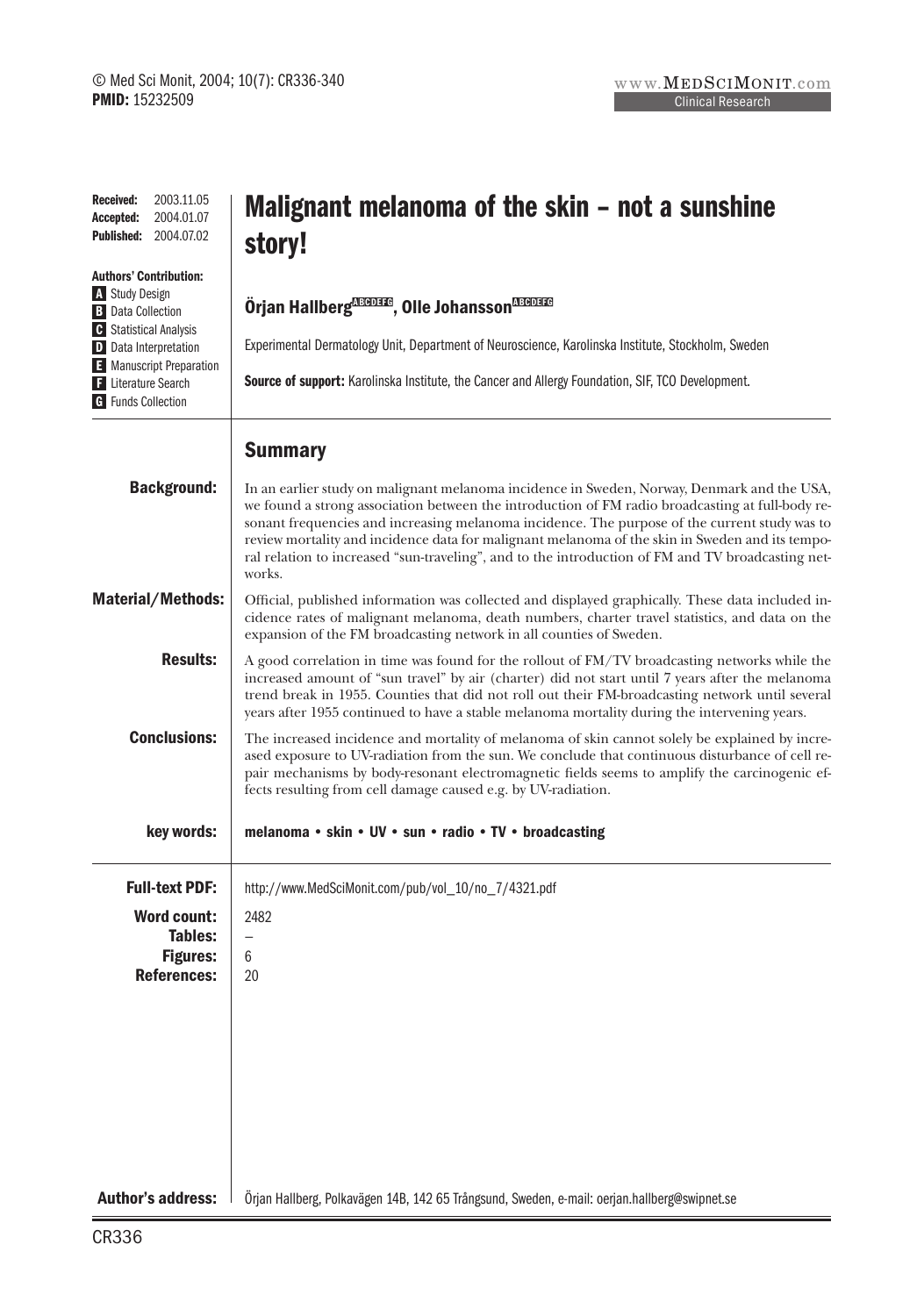### **BACKGROUND**

Melanoma of the skin is a deadly disease. It is currently the fastest increasing cancer in Sweden, and also in many other countries. The main reason for this increase has been attributed to the "Western lifestyle," including increased travelling and a positive attitude to sunbathing and tanned skin [1]. In 1994, a consensus conference on the subject "Preventing the development of malignant melanoma" came to the conclusion that "The UV radiation from the sun is the only assured external cause for developing malignant melanoma of skin" [2].

In 2002, the present authors [3] concluded that there is an association between melanoma incidence and exposure to FM broadcasting radiation. Since increased exposure to UV radiation from the sun is the most commonly given explanation for the increase in incidence and mortality of malignant melanoma, we decided to take a closer look at the statistics about "sun travel," i.e. charter traveling to sunbathe and swim during vacation.

# MATERIAL AND METHODS

Incidence rates of malignant melanoma of the skin were collected from several countries. The number of deaths caused by malignant melanoma during the 20th century in Sweden was collected from the WHO mortality database and Swedish death statistics. We also retrieved information on the development of charter traveling from Sweden and the expansion of the Swedish FM radio broadcasting network during the same time period. Charter travel basically developed to make it possible for ordinary people to fly abroad to virtually guaranteed sun and leisure in warmer countries. By comparing these sets of data, we intended to see if they were related in time, in a logical cause-and-effect order.

We collected all information on melanoma mortality, incidence and charter travel statistics by using data bases available on the Internet. The data was then analyzed and presented in various graphs, some of which are reproduced here.

#### **RESULTS**

The incidence of malignant melanoma has increased dramatically in many countries during the last part of the 20th century. Figure 1 shows the development over time in several countries.

An even more drastic trend break can be seen in the development of melanoma mortality over time. Figure 2 shows the development of the number of persons in Sweden who died due to malignant melanoma of the skin. A drastic increase in the number of annual mortalities occurred in 1955 and continued further on. It is interesting to note that mortality shows the fastest increase in 1955, then slows down, while the incidence slowly picks up speed, reaching the fastest increase around 1980, i.e. 25 years later than the strongest acceleration in mortality. All data in this figure have been normalized to the data for 1988.

The Swedish Civil Aviation Administration (Luftfartsverket) [4] provides data that give a good measure of traveling habits 1900 1950 2000

**Figure 1.** Melanoma incidence is accelerating in several countries.

 $\theta$ 5

Incidence per 100,000

Incidence per 100,000





in Sweden, i.e. the number of charter flights from Sweden to foreign countries over the years. Figure 2 also shows how the number of charter flights increased from 10,000 in 1955 to 1.4 million in 1988. The real start of this traffic did not take place, however, until 1962, when there were 0.1 million such flights.

FM broadcasting to the general population started in 1955, and the coverage was expanded over time, so that a major part of the country was covered during the 1970s. Figure 2 also shows the development of the total number of people who came to be exposed to electromagnetic fields with halfwavelengths of 1.5 m, or a frequency around 100 MHz.

Figure 2 shows that melanoma deaths increased sharply in 1955, while "sun travel" did not start in earnest until some 7 years later. This makes it quite unlikely that the melanoma deaths were caused by the increasing number of flights. Also, skin melanoma incidence starts a steady increase rather too early to support the hypothesis of a correlation. Thus the data do not support the "sun travel" theory.

Skin melanoma deaths increased by 22% (from 63 to 77 cases) in 1955, the same year the rollout of the FM and TV1 broadcasting networks began (see Figure 2). The death toll then increased steadily up until today.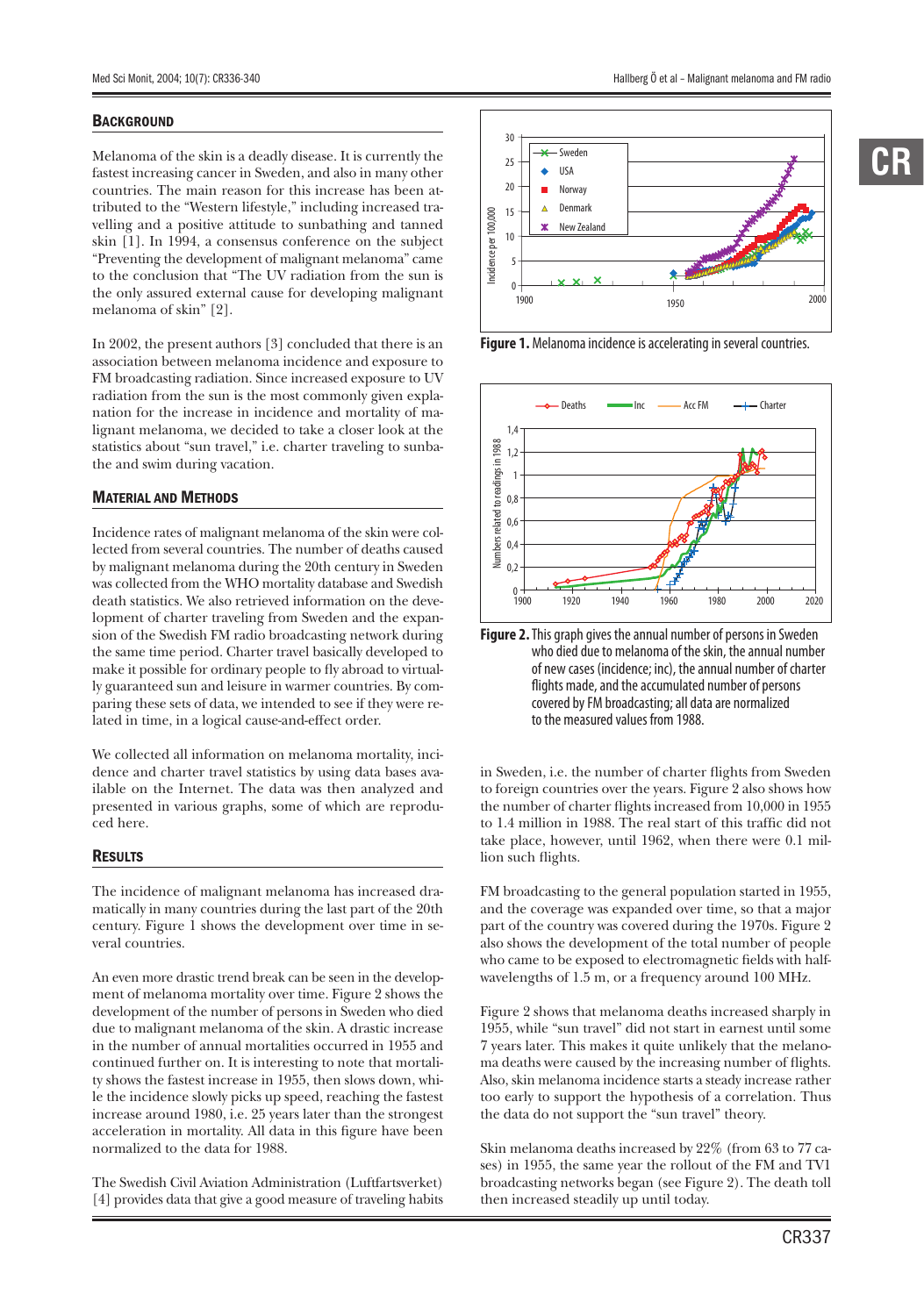

**Figure 3.** Mortality from malignant melanoma in the Swedish population relative to the time since or before the start of FM broadcasting in the different counties.



**Figure 4.** This plot shows that the melanoma mortality outbreak came about 5 years before an increase in melanoma incidence became obvious.

It took over 10 years to reach full coverage of FM broadcasting in Sweden. This gradual introduction could make it difficult to notice trend breaks in the health status of the population caused by exposure to the new electromagnetic environment. It was possible, however, to get information about when different counties in Sweden had their first FM transmitting towers up and running. It was also possible to calculate the mortality in each county over time, and also to plot the total mortality relative to the time before or after the introduction of FM broadcasting in each county. The results of this analysis are shown in Figure 3.

The total number of new cases and deaths per year in Sweden due to malignant melanoma is shown in Figure 4, and the increase from the data for 1954 is shown in Figure 5.

A look at international statistics on melanoma mortality reveals a common pattent: melanoma mortality starts to increase drastically in the second half of the 20th century. An example is shown in Figure 6.

# **DISCUSSION**

Our findings may seem somewhat revolutionary to those who think that the sun is the only radiation source to be blamed for the contemporary plague of skin cancer. Here we







**Figure 6.** This plot gives the annual number of people who have died from melanoma of the skin in France and Spain since 1955.

shall first discuss our own findings, and then refer to other published work, in order to reach a better understanding of the possible mechanisms involved.

# **Malignant melanoma and electromagnetic fields**

There can be no doubt that a relation exists between UV radiation and melanoma of the skin. Also, there is no doubt that UV radiation is a form of electromagnetic radiation that is capable of damaging cells in different ways. The depletion of the ozone layer over the last decades has become a cause for concern regarding skin and eye melanoma. But no strong increase in UV radiation due to ozone depletion was noticed as early as 1955. Consequently, there must be something else that suddenly accelerated the transformation of damaged cells into skin cancer.

Figure 3 shows mortality due to malignant melanoma in Sweden. The left side shows mortality in all counties before the implementation of FM broadcasting. Some counties had to wait for 11 years before they could enjoy FM radio broadcasting. The right side shows mortality vs. the time since the start of FM broadcasting. It is obvious that the mortality took a sharp upward trend break, from a flat, stable level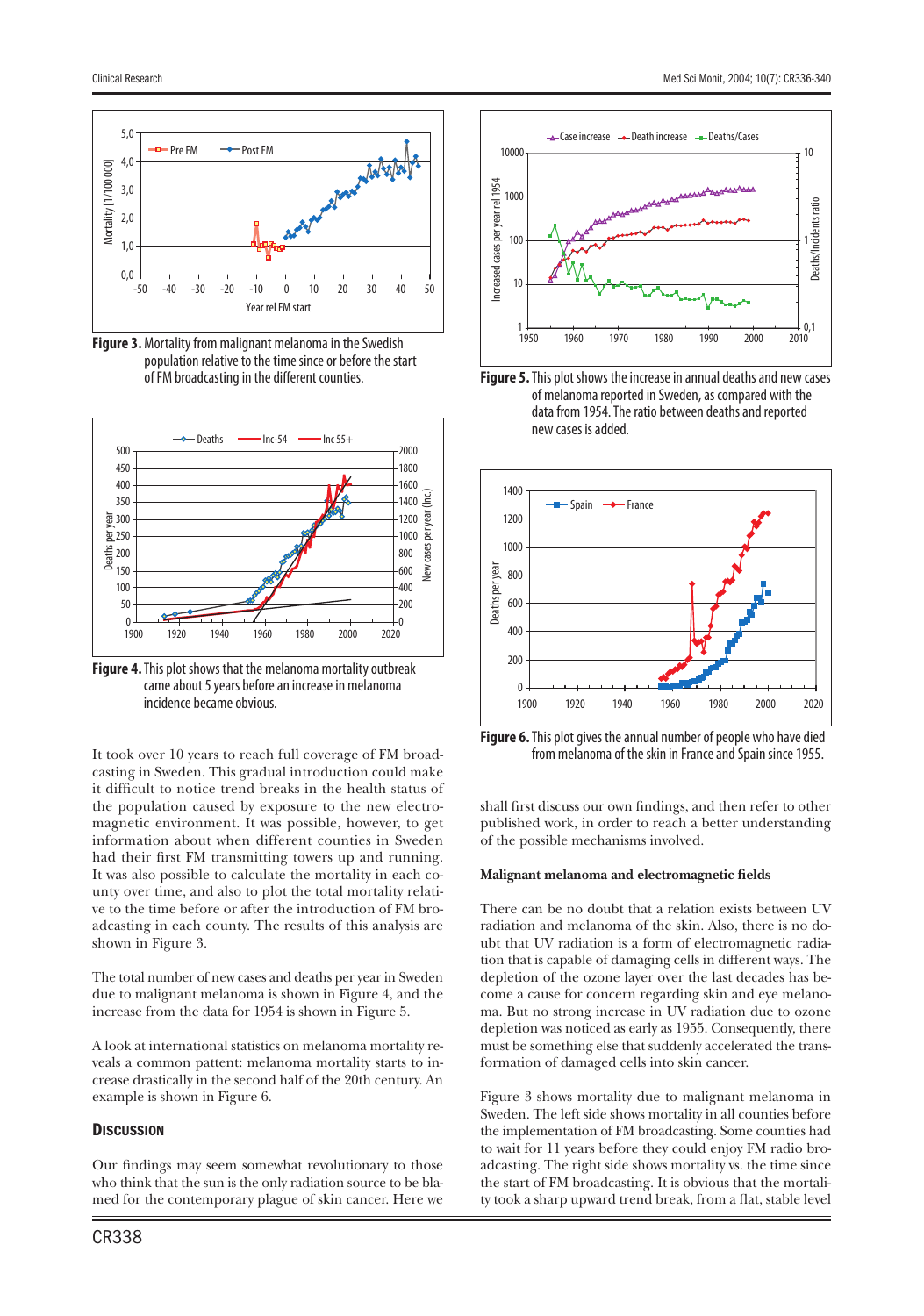year FM broadcasting was introduced.

to continuously increasing numbers, beginning the same The effect of electromagnetic fields on cells *in vitro* and **experimental animals**

It has been argued [5] that mortality statistics are uncertain for several reasons, and it is recommended to use incidence data for exposure-response analysis. Our view is that a sudden change in environmental conditions might give a fast response in mortality (among all cancer patients who are still alive), while it may take several years before completely new cancer cases are caused by a new source of environmental stress. This is especially true if the environmental stress in question weakens the immune system, rather than directly causing the formation of new cancer cells.

We noticed that melanoma mortality increased suddenly from 1955 and onwards, while melanoma incidence initially increased more gradually over time, about 3 years later. This is shown in Figure 4. Normally it is expected that incidence should begin to increase first, and that mortality response would follow later on.

In Figure 5 we show the increase of annual deaths and reported new cases compared to the corresponding numbers in 1954. The death/incidence ratio exceeds 100% at the beginning, and goes down towards 20% in the year 2000. This is a clear indication that mortality among melanoma patients suddenly increased in 1955.

Our detailed study of cancer mortality in different countries shows that melanoma mortality started to increase drastically during the last part of the 20th century in many countries. Examples from France and Spain are given in Figure 6. Note that in the turbulent year of 1968 an additional 550 people died from melanoma of the skin in France. This extraordinary outbreak still lacks an explanation from the authorities.

Our hypothesis (ref. [3]) is simply that full body resonance effects, which easily occur in the 100 MHz frequency range, cause electric currents to pass through the body, sometimes for prolonged periods, e.g. during sleep at night. These currents may interfere with cell repair mechanisms that normally are supposed to clean up the body and repair damaged cells.

If such an impairment of the cell repair mechanisms was suddenly imposed on a given population, then it would be logical to expect that patients with advanced skin cancer would also show increased mortality from the same point in time. Such an increased mortality has been demonstrated not only in Sweden, as shown above, but also in Queensland [6].

There have been only a few reports on the influence of lowlevel radiation on skin cancer and malignant melanoma. A classic report is that of Dolk et al. [7], who found that "A significant decline in risk with distance was also found for skin cancer, possibly related to residual socio-economic confounding, as for bladder cancer." Recently, Tynes et al. [8] reported an association between calculated residential magnetic fields and cutaneous malignant melanoma: "Magnetic fields over 0.2 uT gave an OR around 2.5 compared with fields below  $0.05$  uT."

Today, a great deal of research has been done on the effects of EMFs on both cell structures and experimental animals, mostly rats. If the impact of low-level EMF exposure on skin cancer in rats were to be evaluated, one would have to use a

corresponding wave-length. For example, GSM 1800 MHz would be useful for rats 7 cm in length. So far, however, no such experiment has been reported to specifically promote skin cancer in rats by low level resonant EMF exposure.

Haider et al. [9] investigated the effects of radio frequency (RF) EMF on chromosomes, and found that "Radiofrequency radiation in the immediate vicinity of broadcasting antennae yields moderate but statistically significant clastogenicity." Microwave exposure also affect sperm count, as stated by Weyandt et al. [10]: "The microwave exposed soldiers showed a significant decline in sperm count  $(p=0.0085)$ ."

High-power radio stations may also increase leukemia according to a study by Michelozzi et al. [11], who found that "The risk of childhood leukemia was higher than expected for the distance up to 6 km from the radio station (standardized incidence rate=2.2) and there was a significant decline in risk with increasing distance both for male mortality and childhood leukaemia." A comparison of cows pastured close to and far from radio transmitters regarding the formation of micronuclei in bovine peripheral erythrocytes was done by Boscolo et al. [12]. They found that "cows in the vicinity of the transmitters had 0.6 micronuclei/ 1000 cells, while cows in the control group had 0.1/1000 cells; p<0.01."

Experiments have shown a clear impact of EMF at the cellular level. The effects of 50 Hz EMF exposure on apoptosis and differentiation in a neuroblastoma cell line was investigated by Pirozzoli et al. [13], whose data suggest "a possible role of 50 Hz and 1mT ELF-MF in interfering with regulation of the onset of differentiative and apoptopic processes of actively proliferating cells."

Cellular immunity was examined by looking into microwave irradiation and its effect on tumor necrosis factor production in mouse cells by Fesenko et al. [14]. They stated that "A significant enhancement of TNF production was found at 1 uW/cm2 . Further study is needed to elucidate the mechanism of the immunomodulating effects of microwaves."

# Electromagnetic fields, the immune system, and well-being

Much of the research on EMF and health is today focused on mobile phone systems and handsets. Navarro et al. [15] demonstrated that "loss of appetite is the most relevant symptom that increases with exposure intensity from cellular phone base stations. Irritability, discomfort, fainting, difficulty in concentrating and fatigue also show a significant increment with exposure intensity  $(p<0.05)$ ."

Stress hormones are affected by low-level RF EMF. According to Vangleova et al. [16], "Low-level exposures with specific absorption of  $0.1127$  J/kg caused significant increase in the 24-hour excretion of 11-OCS and disorders in its circadian rhythm were found in the exposed operators."